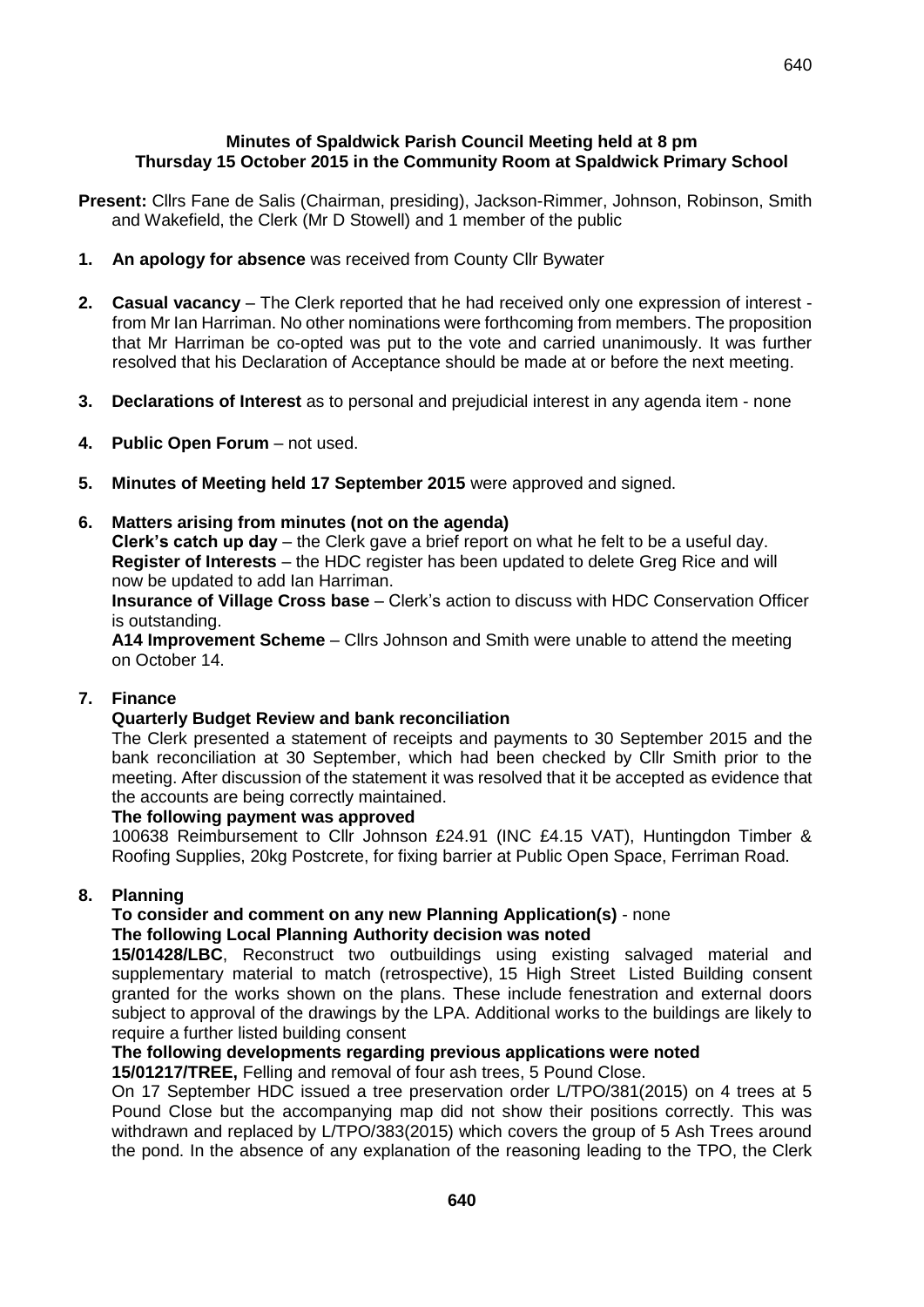will advise HDC that Spaldwick Parish Council continues to support the planning application to fell the four trees specified therein, and therefore objects to the Tree Preservation Order L/TPO/383(2015) as it includes these four trees, unless it is simply an interim measure to prevent any work being carried out prior to the planning application being determined.

## **1301639FUL,** land east of 5-17 Stow Road

**Street name** - Subsequent to the last meeting a letter was received from HDC advising that the street name 'St James Garden' had been proposed by the developer. In view of the tight timescale (reply required by 30 September) this was circulated to members for comment. There were no objections on legitimate grounds e.g. that it would cause confusion because of similarity to an existing name, but it was agreed to support Cllr Johnson in asking the developer to consider using the name of a another soldier who fell in WW1.This request was refused on the grounds that the naming process was too far gone.

**Other queries -** In view of concerns expressed by Cllr Smith that a dead tree scheduled for removal is still in place, the Clerk will chase the planning officer for a reply to his email of 30 August which raised this issue and questions regarding trees which were scheduled to be retained but which have been removed and the results of the archaeological dig.

# **9. Assets – Provision / Maintenance**

**Proposed re-location of the bier into the Church** – Cllr Smith reported that he will write to the Vicar to ask if the Bier could be placed on view in the church rather than hidden away in the shed. He will point out that it will need to be chained to the floor and insured (the costs being covered by the Parish Council, who will retain ownership).

**War Memorial Refurbishment** – it was noted that a meeting with Helen Bowman, Conservation Officer at the War Memorials Trust was held on site on 13 October when various options were considered. She is in favour of the proposal to leave the current engraving alone and to add three separate plaques with the original details copied onto them. She has agreed to provide advice on suitable materials.

**Children's Play Area** – Cllr Robinson reported that he is arranging a meeting with Wicksteed Leisure Ltd to discuss issues raised in the last playground inspection report particularly the surfacing areas. Following this he will talk to several other companies and eventually invite formal tenders for the work. The Clerk is to chase Ferguson's with a view to arranging trimming of the surrounding trees and hedges.

**Public Open Space, Ferriman Road update** – the barrier at the entrance has now been installed thanks to Cllrs Fane de Salis and Johnson.

**Painting of Assets** – The work on the seats on the Village Green and at Royston Avenue has been completed. Work on the seat at the Play area and the notice board at Royston Avenue is in progress

**Trees planted by Parish Council** – The meeting considered applying to HDC for 2 trees to replace those which have died at Belton's Hill, but decided not to do so as the surviving trees are considered adequate.

**Village Boxes** – an email from G Leach said that he had placed some new plants in the boxes and watered them on 13 October but would be unable to look after them for 6 weeks. The Clerk agreed to make sure the boxes do not dry up during that time. Mr Leach also raised the possibility of a trim on the tree overhanging the box next to the plaques as he had noticed a large difference in the size of the plants that were out of the shade during this summer. He said he would do it himself if given approval. The Clerk is to obtain any necessary tree work approval from HDC.

### **10. Highways, footpaths, byways etc.**

**CCC Local Highway Improvement initiative 2016-17** – it was noted that the Scheme will be submitted to the CCC review panel by 2 November.

**Winter Gritting** – it was noted that the CCC review has not changed its criteria for designating the precautionary gritting routes. The CCC Highways Network Manager reported that Belton's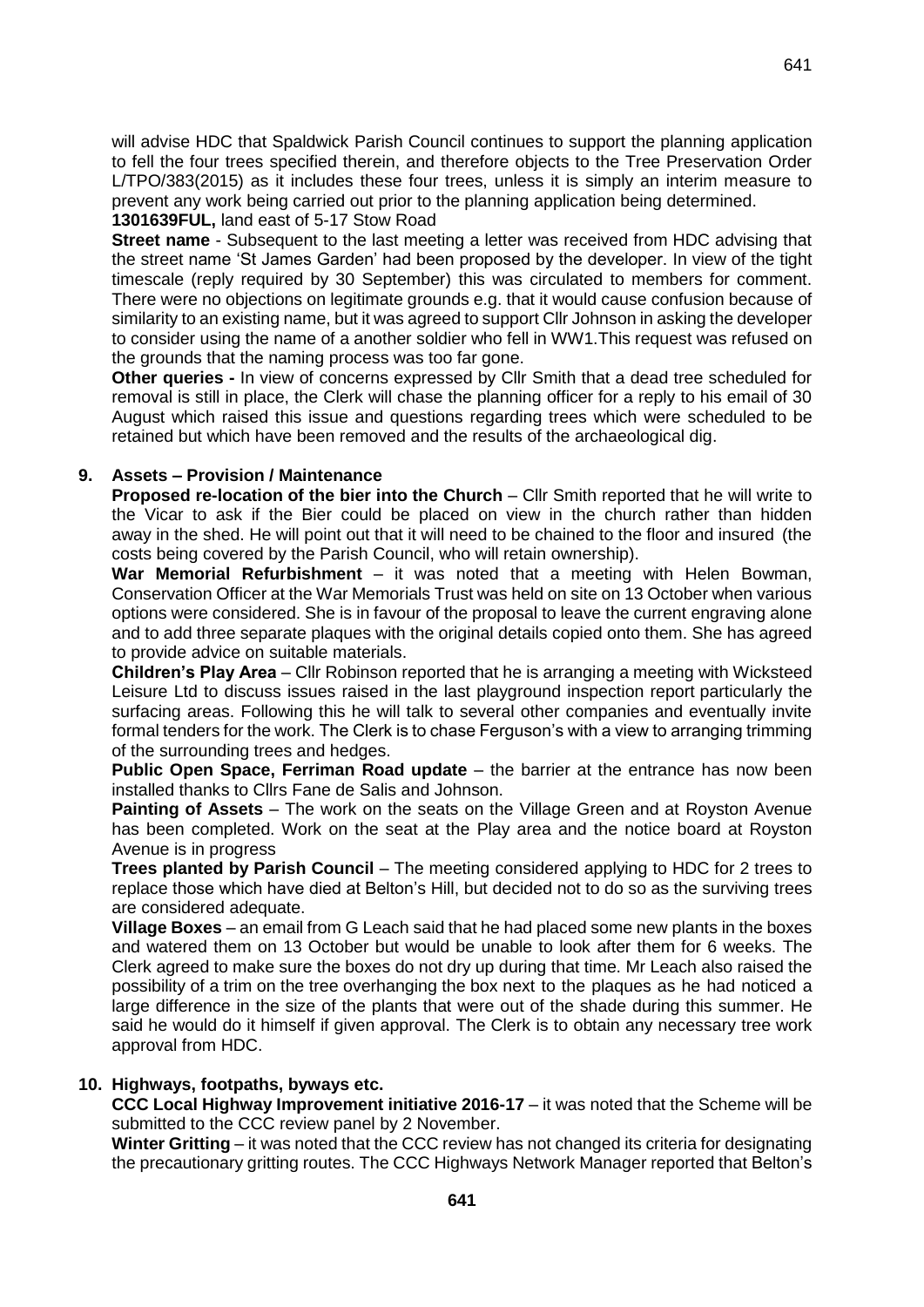Hill "is already on secondary route but does not fulfil the present criteria for a standard route." He pointed out that there have been instances where CCC have contributed 50% to the purchase of machinery for farmers to use. He has offered to meet to discuss on site with the various options and will get some figures for the machinery. The Clerk will arrange date.

**Bus Service changes** – It was noted that CCC are currently assessing the tenders for the proposed new service. Changes are not expected before January 2016. The CCC team is aware that the parish council needs to be consulted on the exact route so that the proposed bus shelter can be conveniently situated for potential bus users and the bus operators,

**Speedwatch** – Cllr Jackson-Rimmer reported that no sessions had been held since the last meeting but it is hoped that two will be held in the next 3 weeks.

**Highway and street light problems –** the following updates were noted

Kerb outside 3 Stow Road to be replaced – work complete

Barrier at entrance to Upthorpe Farm – the Clerk will ask CCC to remove the accident debris from the ditch as it is a potential hazard, and will query what action is proposed to reduce the risk of further accidents.

End of weight restriction sign, Stow Road – awaiting action by new Local Highway Officer. Pot hole in entrance to Spaldwick Service station reported to CCC 3 Oct – repaired 8 Oct.

This has subsequently broken up. The Local Highways Officer will check the pothole again.

**Contact details of owners of animals kept in local fields** – The Clerk reported that he has spoken to two owners of animals being kept in fields in the parish but neither have yet displayed their contact details.

**Broken barrier over brook on concrete road** – it was noted that although some work has been carried out, the rail is still incomplete. The Clerk commented that, in retrospect, he thinks that it should be filled in with some form of mesh similar to that where the A14 slip road goes over the brook. A reply from Martin Eayrs regarding completion of the repair is awaited.

**Damaged Kissing Gate, Bury Close** – awaiting Clerk's investigation into responsibility for repair.

**Kirby/Claas Depot, Thrapston Road** – it was noted that the area round the back has been cleared up to the satisfaction of the neighbours in Littlecotes Close.

**Schedule of verges to be maintained by SPC in 2016** – In response to the Clerk's question of how close to cut the Stow Longa verge to the boundary of Bury Close, it was agreed that, as the encroachment of brambles etc. onto the verge is the responsibility of the landowner, the Clerk should ask him to have them cut back.

**Footpaths, byways** – no new problems were reported..

- **11. Village Hall Committee**  Cllr Robinson, the parish council representative on the committee, reported that a newsletter was published on 6 October giving an update on the committee's activities since the EGM held in February 2015, and gave a summary of its contents. He reported that Mrs Lincoln, who has stored the old chairs and tables since the old hall closed, wants them removed from her premises. The committee considers that they are not worth keeping and proposes to dispose of them. During a brief discussion it was agreed that the chairs should be scrapped but it was felt that the tables are worth keeping. If the bier is moved into the church, the space vacated could be considered for their storage.
- **12**. **Parish Plan –** It was agreed to accept an offer by Cllr Robinson that he would review the existing documents and report back to the council on what he considers to be the best way forward in order to produce a new Plan in early 2016.
- **13. Village clear up day** The Clerk reported that only one person had responded to his piece in Spaldwick News. It was nevertheless agreed to try to get a group of volunteers to trim the hedges and generally tidy up Church Lane on Saturday 24 October commencing at 10 am. Cllr Jackson-Rimmer agreed to advertise this on Facebook.